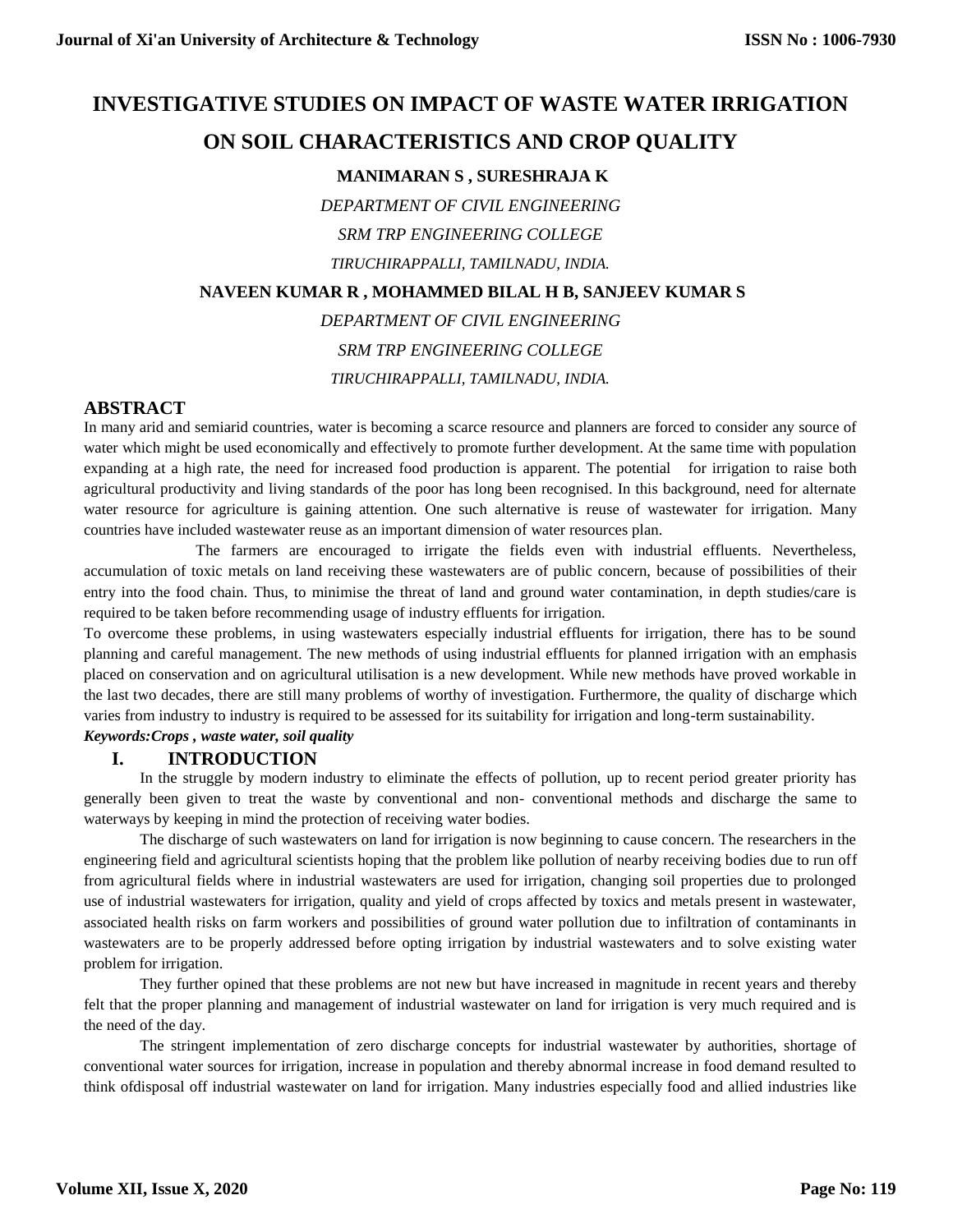Sugar and Distilleries, the wastewaters of which are rich in organic and nutrient contents, were found to be amicable for use as irrigation water. However, one has to evaluate the beneficial and harmful effects of using such water for irrigation on various components of ecosystem, before suggesting the use of such wastewater for irrigation. Many researchers to date have carried out studies covering these aspects, especially with reference to municipal wastewaters (sewage).

#### **II. Objectives of the Study**

Hence it was thought off to carryout research studies to infer the feasibility of using selected industrial wastewaters for irrigation so that reusing of wastewaters will be environmental friendly. Hence the research topic titled "Investigative Studies On Impact Of Waste Water Irrigation. On Soil Characteristics and Crop Quality" was defined with the specific objectives viz:

- To characterize selected industrial effluents, borewell water and soil to be used for experimentation.
- To study and compare the changes in physio-chemical and microbial properties of soil irrigated with industrial effluents and borewell water.
- To assess the impact of wastewater application on germination period and crop yield characteristics.
- To workout possibilities and economics of reusing industrial effluents for irrigation A case study.

#### **III. BENEFIT OF WASTEWATER REUSE FOR IRRIGATION**

Environmental improvements of benefits accrue as a result of several factors including:

- Prevention of surface water pollution, which would otherwise occur if the wastewaters were not used but were discharged into rivers or lake.
- Conservation of fresh water resources, by their rational usage, especially in arid and semiarid areas. Freshwater for urban demand and wastewater for agriculture use.
- Reduction in the degree of ground water exploitation, sea water intrusion in coastal areas.
- Reduction in the requirements for artificial fertilisers, with a concomitant reduction in energy expenditure and industrial pollution elsewhere, those plant nutrients that may eventually pollute the environment if raw wastewater or treated effluent were discharged directly into the environment may serve as usable plant nutrients when applied as irrigation water.

#### **IV. RISKS WITH WASTEWATER IRRIGATION**

Based on review findings, various risks associated with using untreated wastewater are:

- Various intestinal diseases are likely to enter food chain through crop, soil and groundwater.
- Certain toxic element present in domestic/industrial wastewater can cause adverse effects on soil and underground aquifer.
- Cooking and keeping quality of vegetables grown with sewage irrigation is adversely affected.
- Clay content in the top layer of soil is reported to increase due to continuous sewage irrigation.
- Vegetables eaten raw; salads, fruits, etc., irrigated with wastewater can lead to variety of diseases in human being.
- Farm workers exposed to raw sewage are more prone to intestinal diseases caused by hookworm, helmenthis, etc.

#### **V. AGRICULTURAL VALUES OF SEWAGE**

Cultivated plants require for their growth good mellow top soil containing humus and moisture, a certain amount of nutrients, sunlight, and air. Climate plays an important role and good tillage takes care of the soil. Sewage as applied to land has a fourfold value, for it contains the major fertilizing elements, micro-nutrients (trace elements), organic matter and water. Plant nutrients of importance, such as the major elements like nitrogen, potassium, and phosphorus and the many minor elements, including sulphur, magnesium, calcium, iron, manganese, boron, zinc, copper, etc., are present to some in sewage. Many of these nutrients are in soluble, immediately available form. Soil structure and drainage determine to a large extent, the utilization by the plant of these nutrients by determining the magnitude and vector of a root system.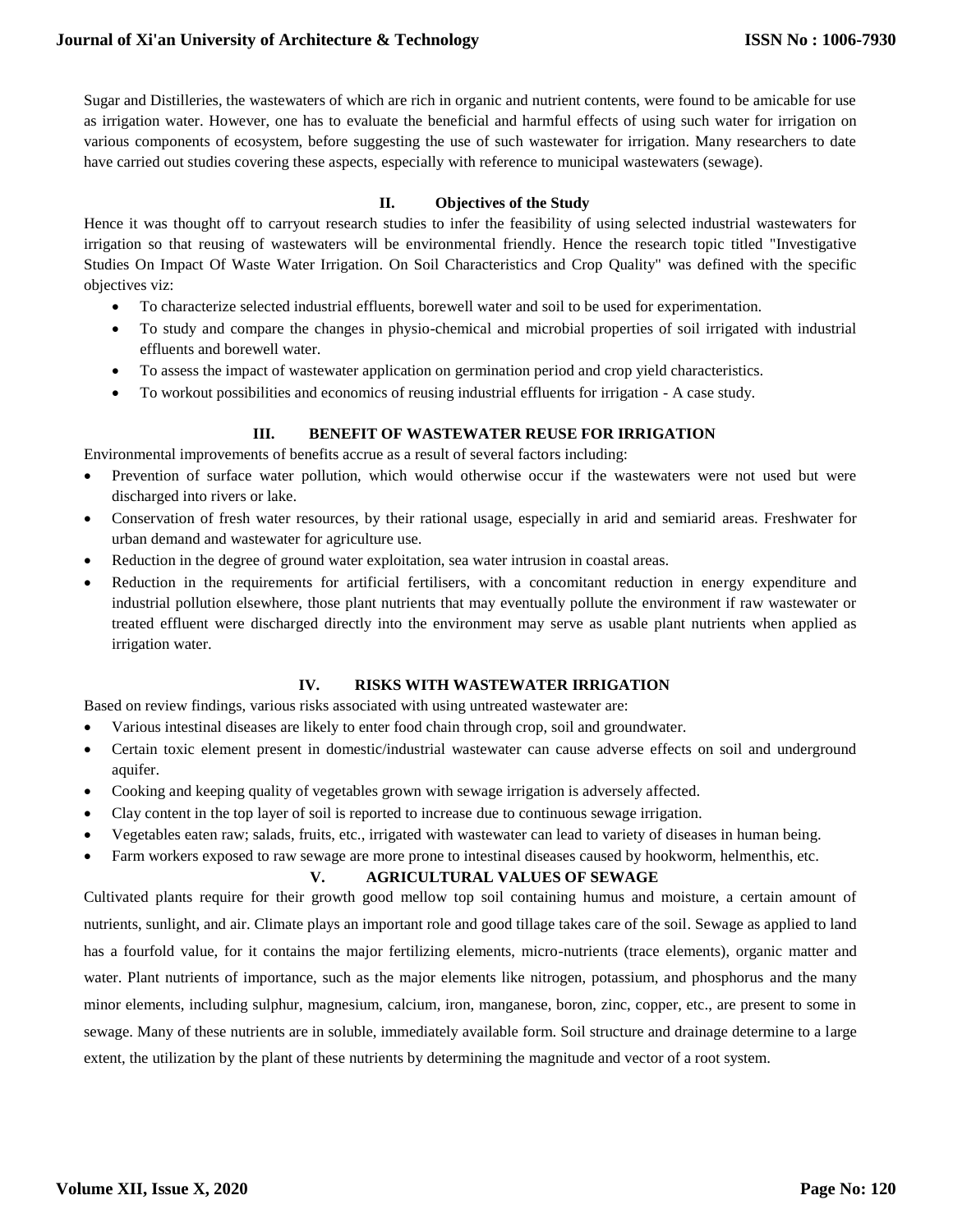### **VI. MATERIALS AND METHODOLOGY**

The materials and methodology adopted to carry out the present research work in accordance with the objectives framed as The discussions made include:

- Waste waters considered
- Crops selected for study
- Soils adopted for research
- Treatments adopted
- Dosage of water
- Experimental setup
- Parameters related to agriculture
- Germination studies
- Parameters analysed
- Case study

#### **A. WASTEWATERS CONSIDERED**

Two industries Viz. Sugar mills and Distilleries, the wastewaters of which are rich in organic content and also contain nutrients required for crops were considered for experimentation. The disposal of these two wastewaters by conventional methods were found to be not economical and hence presumed that the land application of these wastewaters for irrigation will be techno-economically feasible. These wastewaters were collected from nearby Sugar mill and Distilleries.

#### **B. CROPS SELECTED FOR STUDY:**

Based on mode of growth and consumption by the consumers, the following four crops were selected for the present study:

- Tomato
- Radish
- Brinjal
- Chilly

#### C. **SOILS ADOPTED FOR RESEARCH**

Three soils of different classes were selected to assess the feasibility of soils for irrigation with industrial wastewaters. Samples were collected from nearby agricultural fields.

#### D. **TREATMENTS ADOPTED**

The following treatment conditions were tried in the present study to assess the change in physio-chemical properties of soil and also to access yield of crops, accumulation of nutrients and metals.

- Irrigation with borewell water -Tl
- Irrigation with Sugar mill wastewater (SMWW) -T2
- Irrigation with Distillery wastewater (DWW) -T3
- Irrigation with mixing  $SMWW + S$ ewage (l:1) -T4
- Irrigation with mixing  $DWW + \text{Sewage (l:1)}$  -T5

#### E. **DOSAGE OF WATER**

For each crop, for a selected treatment condition and a soil type, to begin with water was applied until the germination. The seeding was done on a soil which was in well tilled, saturated and drained condition. Further the dosage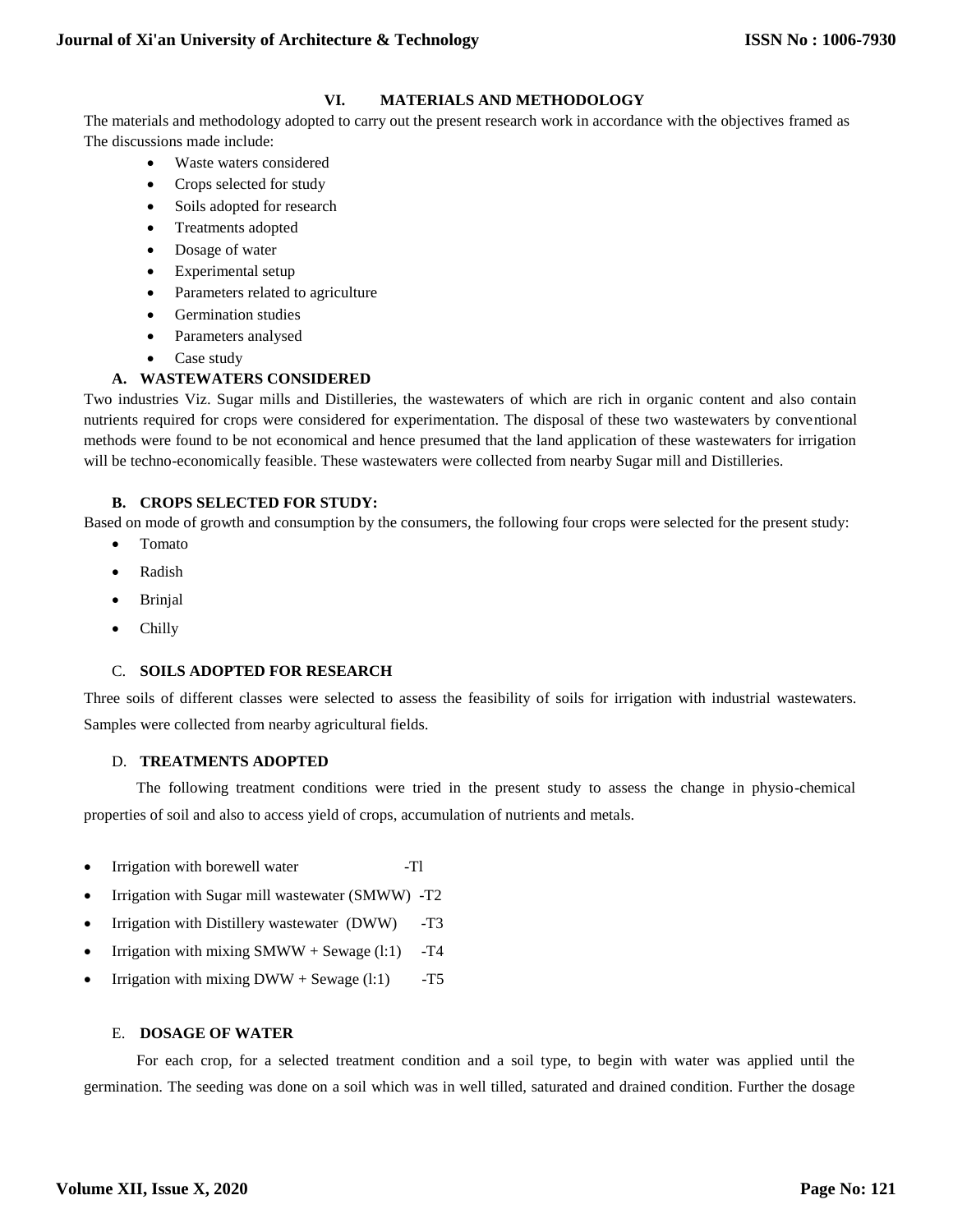under varied experimental conditions was applied at regular intervals based on the wilting condition of the crops. The dosage was applied each time until the soil was saturated. The frequency of dosage varied from crop to crop and growth stage of the crop. The water/wastewater, whose properties were pre-determined, were dosed at each time and the total quantity applied up to harvesting were recorded.

#### **F. EXPERIMENTAL SETUP**

Experimentations were carried out under natural atmospheric conditions and to simulate actual field conditions. Circular pots of diameter 300 mm and depth 203 mm were used.



Fig.I Initial stage of plants Fig. IIAdding Manures and

Sludge to the plants



**Fig.III - watering the plants**



**Fig. IV Flowering period of Brinjal**

## **G. PARAMETERS ANALYSED**

The wastewaters, soil samples, crops after harvesting were analyzed as per the standard procedures. The details are summarized below: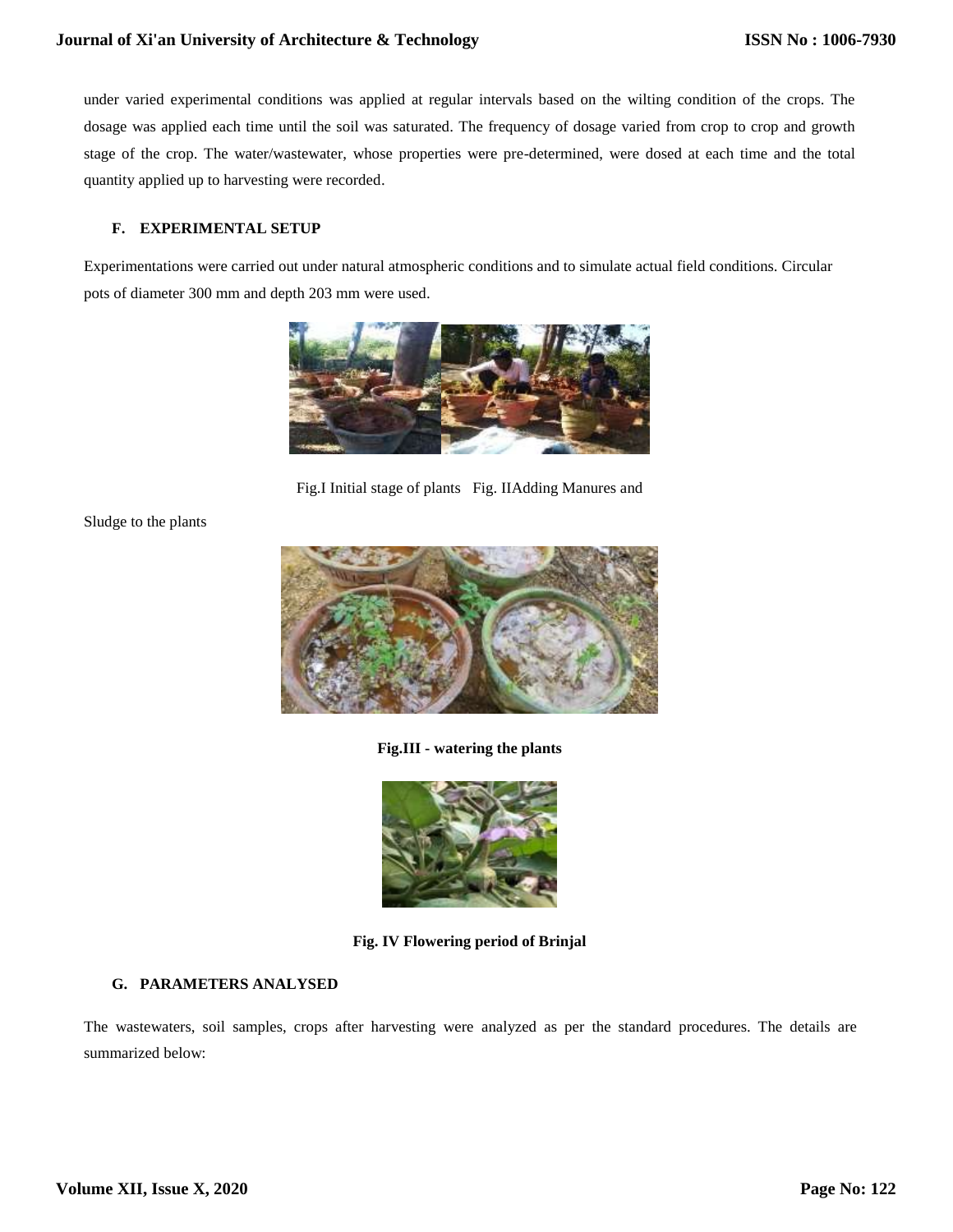- The wastewaters were analysed for various parameters of agricultural importance viz. pH, EC, total solids, organic contents, nutrients and metals as per standard methods.
- To test and classify the soil, the soils were subjected to sieve analysis. The soil samples were also analysed for the physio-chemical properties, metal concentration before seedling and at the end of harvesting.
- Crops samples were collected after harvesting and were analysed for the properties to assess metal accumulation etc.

## VII. **SOIL CHARACTERISTICS**

Soil samples collected from three different sources were analysed for their geotechnical properties and physiochemical properties of importance. The corresponding results are respectively tabulated in Table I.

| S.N            |                                                                                            | Soils                              |                                        |                                        |
|----------------|--------------------------------------------------------------------------------------------|------------------------------------|----------------------------------------|----------------------------------------|
|                | Parameters                                                                                 | Soil I                             | Soil II                                | Soil III                               |
| $\mathbf{1}$   | Field density<br>In place density (gm/cc)                                                  | 1.68                               | 178                                    | 187                                    |
|                | In place dry density (gm/cc)                                                               | 1.98                               | 1.70                                   | 1.71                                   |
| $\overline{2}$ | Specific gravity (G)                                                                       | 2.68                               | 2.64                                   | 2.60                                   |
| 3              | Differential free swell (%)                                                                | 14.00                              | 20.00                                  | 5.00                                   |
| $\overline{4}$ | Liquid limit (%)                                                                           | 26.00                              | 30.44                                  | 21.25                                  |
| 5              | Plastic limit (%)                                                                          | 20.00                              | 22.82                                  | Non-plastic                            |
| 6              | Plasticity Index (%)                                                                       | 6.62                               | 7.62                                   | Non-plastic                            |
| $\overline{7}$ | Permeability (cm/sec)                                                                      | $1x10^{-7}$                        | $0.78 \times 10^{-3}$                  | $0.81x10^{-3}$                         |
|                | <b>Compaction Test (Light)</b>                                                             |                                    |                                        |                                        |
| 8              | (gm/cc)<br>$Y_{dmax}$<br>OMC(%)                                                            | 1.75<br>11.00                      | 1.94<br>13.20                          | 1.83<br>11.30                          |
| 9              | Hydrometer analysis<br>% Clay<br>%Silt                                                     |                                    | 18.90<br>10.10                         | 5.00<br>27.50                          |
| 10             | <b>Direct Shear Test</b><br>C (kg/cm <sup>2</sup> )<br>$\phi$ (Degree)                     | 0.40<br>40 <sup>0</sup>            | 0.25<br>30 <sup>0</sup>                | 0.21<br>30 <sup>0</sup>                |
| 11             | Sieve analysis<br>% of Gravel<br>% of Sand<br>% of Silt and Clay<br>$C_{\rm u}$<br>$C_{c}$ | 46.8<br>24.1<br>29.1<br>4.8<br>2.1 | 2.20<br>68.80<br>29.00<br>2.52<br>0.92 | 8.50<br>59.00<br>32.50<br>2.40<br>1.25 |

**Table I : Geotechnical Properties and Classification of Soils**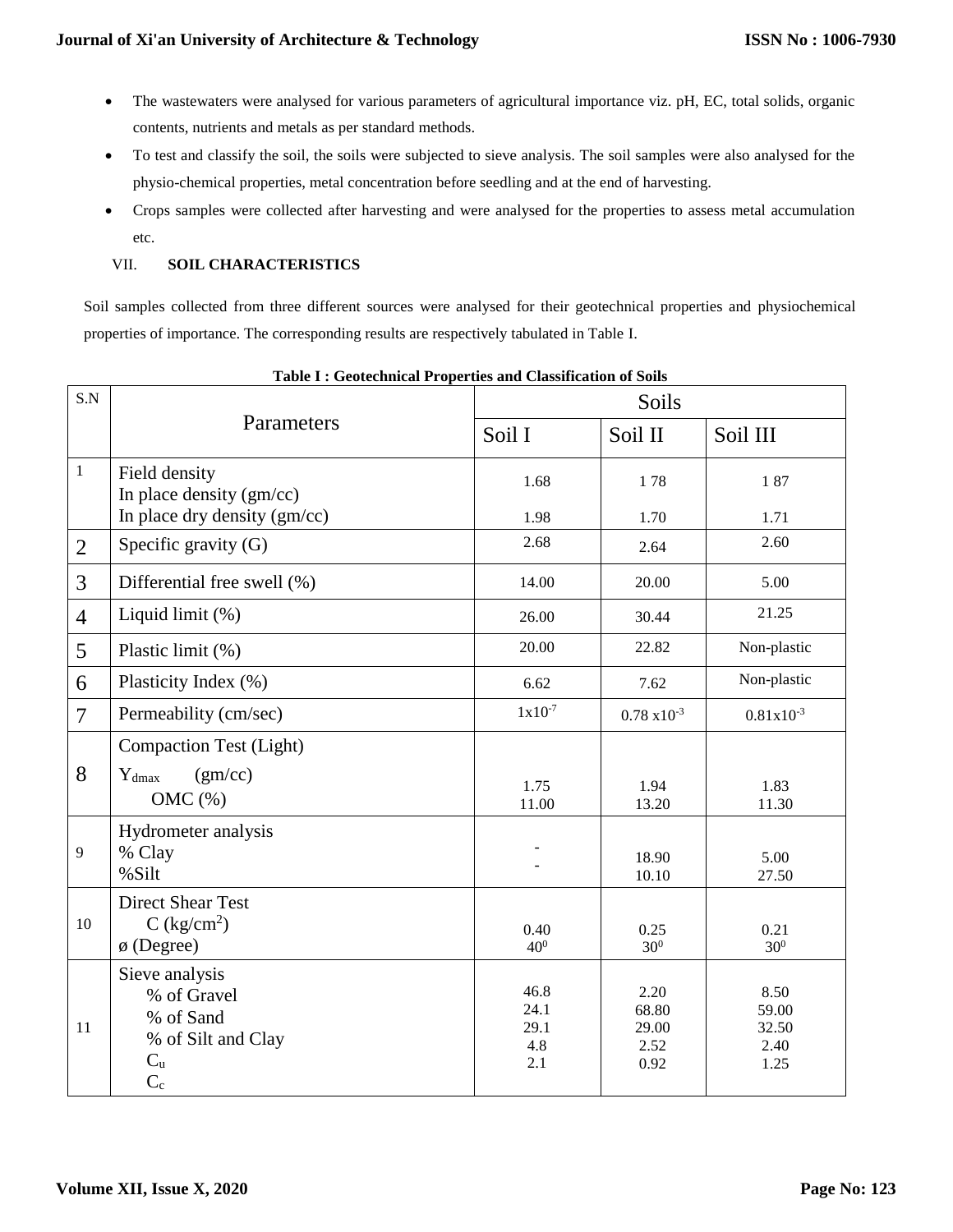| $\sim$ $\sim$<br>$\cdot$ $\sim$ $\cdot$<br>Soil (<br>Classification | Gravely soil | Clayey Soil | Silty<br>Soil |
|---------------------------------------------------------------------|--------------|-------------|---------------|
|                                                                     |              |             |               |

#### **A. CHARACTERISTICS OF WATER AND WASTEWATER**

Two wastewaters viz: DWW and SMWW were used for experimentation. Further to take care of availability of wastewater during the seasons when Sugar mills and Distilleries will not be working, feasibility studies by **Table II : Physio-Chemical Characteristics of various waters used**

| Parameter                 | radio 11 ; i hydro Unenhear Unaracteridies or various waters ascu<br><b>Borewell Water</b> | T1     | T <sub>2</sub> | T <sub>3</sub> | T <sub>4</sub> |
|---------------------------|--------------------------------------------------------------------------------------------|--------|----------------|----------------|----------------|
| pH                        | 7.23                                                                                       | 6.80   | 5.58           | 4.37           | 6.39           |
| EC,umhos/cm               | 790.00                                                                                     | 2177   | 717            | Nil            | 1948           |
| BOD, mg/l                 | Nil                                                                                        | 112.13 | 910            | 43520          | 500            |
| DO, mg/l                  | 7.80                                                                                       | 0.63   | Nil            | Nil            | 0.32           |
| Total<br>Nitrogen, mg/l   | 0.2                                                                                        | 10.3   | 27.3           | 1110           | 18.83          |
| Nitrate<br>Nitrogen, mg/l | 0.12                                                                                       | 8.83   | 22.5           | 753.3          | 15.77          |
| Phosphate,mg/l            | 0.08                                                                                       | 3.88   |                | 38.00          | 4.65           |
| Calcium, mg/l             | 15.0                                                                                       | 174    | 86.33          | 8.50           | 131.17         |
| Potassium mg/l            | 1.20                                                                                       | 18.62  |                |                | 9.33           |
| Carbonate, mg/l           | NO                                                                                         | 76     | 75.83          | Nil            |                |
| Chlorides, mg/l           | 72                                                                                         | 348    |                |                |                |
| TDS, mg/l                 | 803                                                                                        | 2222   | 709            | 8236           |                |
| Iron, mg/l                | 0.25                                                                                       | 2.13   | 1.50           | Trac           |                |
| Copper, mg/l              | 0.50                                                                                       | 1.57   |                |                |                |
| Manganese, mg/l           | 0.65                                                                                       | 1.38   |                |                |                |
| Zinc, mg/l                | 0.42                                                                                       | 0.60   | 0.28           | Trac           |                |

mixing these wastes separately with sewage in 50 % each were also used for experimentation (T4 and T5).

The following observations were made.

 The pH of 7.23 was recorded in bore well water. These pH values corresponding to treatment T2, T3, T4, T5 were respectively 5.58, 4.37, 6.39 and 5.79.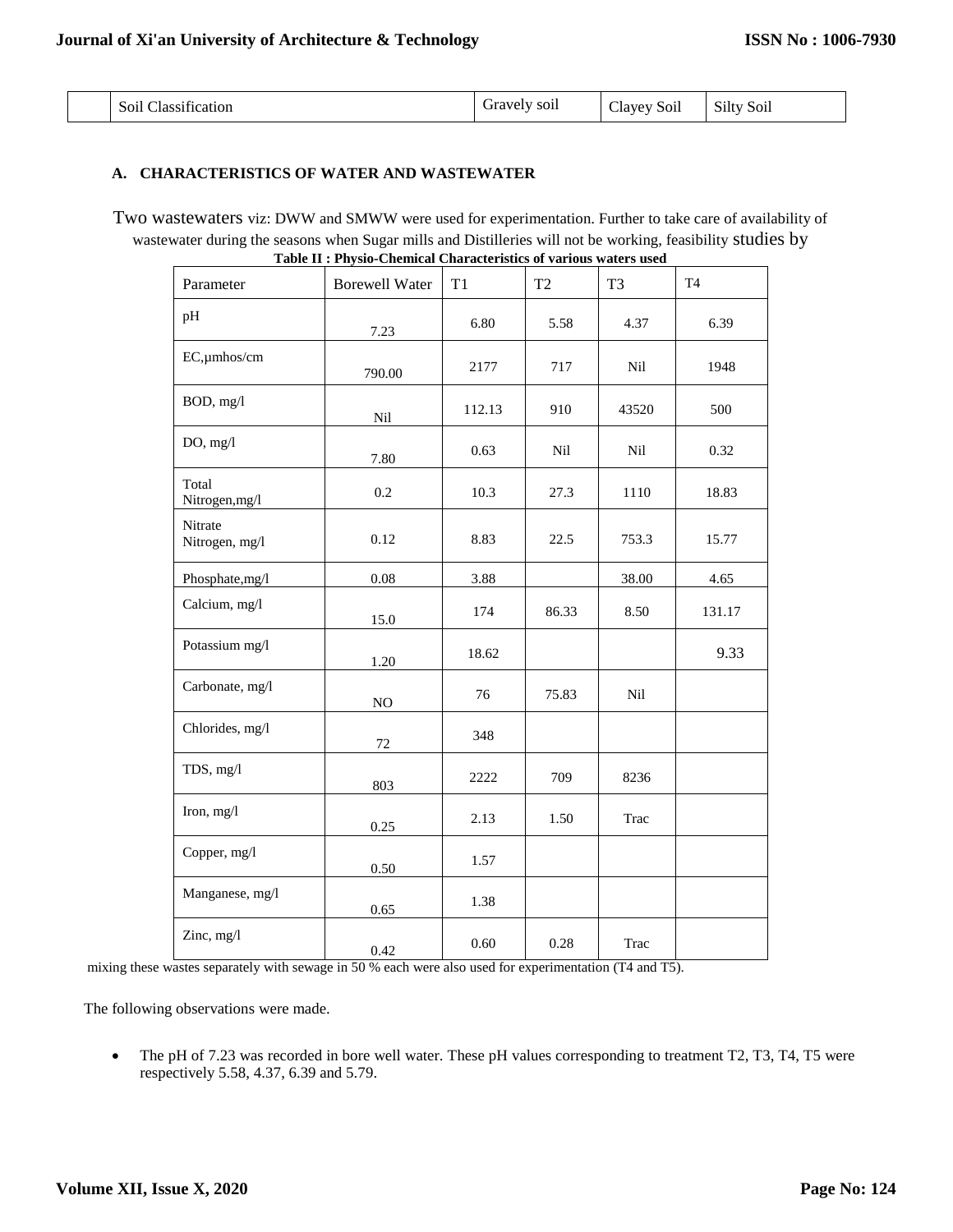Borewell water was found to be free from organic content. The high organic content (BOD) was noted in DWW (43560 mg/l) followed by T2 (800 mg/l). The BOD values of 43520, 500 and 21843 were recorded in sewage, T4 and T5 respectively.

#### **VIII. RESULTS AND DISCUSSIONS**

Under varied experimental conditions viz: Soil and treatmenttypes, crop cycle, crops grown, the growth characteristics viz: leaf number and plant height were recorded and feasibility/suitability of treatment types adopted with respect to these two parameters are discussed in further subsections. The effect of treatment type on germination percentage of various crops considered for study is also discussed under this section

#### **A. EFFECT ON LEAF NUMBERS**

Leaf numbers per plant with different crops and crop cycles grown in pots using three different soils for different treatments employed were counted (Mean of 3 replications) and recorded in Tables 5.1 to 5.5. For clarity of discussions, the results are also represented by bar charts (Fig5.1 to 5.5). Based on the

| observations following inferences have been drawn. |                    |         |          |  |
|----------------------------------------------------|--------------------|---------|----------|--|
| Crop                                               | Leaf Numbers/Plant |         |          |  |
|                                                    | Soil-I             | Soil-II | Soil-III |  |
| Tomato                                             | 5.30               | 3.64    | 4.5      |  |
| Radish                                             | 9.2                | 7.5     | 8.6      |  |
| <b>Brinjal</b>                                     | 7.9                | 7.0     | 7.3      |  |
| Chilly                                             | 8.2                | 7.2     | 7.7      |  |

| Crop           | Leaf Numbers/Plant |         |          |  |
|----------------|--------------------|---------|----------|--|
|                | Soil-I             | Soil-II | Soil-III |  |
| Tomato         | 6.85               | 6.00    | 6.57     |  |
| Radish         | 11.0               | 9.5     | 10.35    |  |
| <b>Brinjal</b> | 10.5               | 9.3     | 10.2     |  |
| Chilly         | 10.6               | 8.3     | 9.5      |  |

**Table III : Effect on leaf number (On Harvesting: Mean of 3 Replications): Tl**

| Crop           | Leaf Numbers/Plant |         |          |  |
|----------------|--------------------|---------|----------|--|
|                | Soil-I             | Soil-II | Soil-III |  |
| Tomato         | 6.30               | 5.41    | 5.82     |  |
| Radish         | 10.4               | 8.6     | 9.4      |  |
| <b>Brinjal</b> | 9.5                | 8.3     | 9.0      |  |
| Chilly         | 9.7                | 7.6     | 8.5      |  |

**Table IV : Effect on Leaf Number (On Harvesting: Mean of 3 Replications):T2**

12



Generally, from the results it was found that leaf numbers per plant for all varied experimental conditions increased from crop cycle I to III. Logically, it was inferred that this increase in leaf number from cycle to cycle may not follow the same trend with continuous application of wastewaters on soils. The leaf numbers per plant for a given treatment

and soil type and for a particular crop has to attain certain constant value reaching saturation.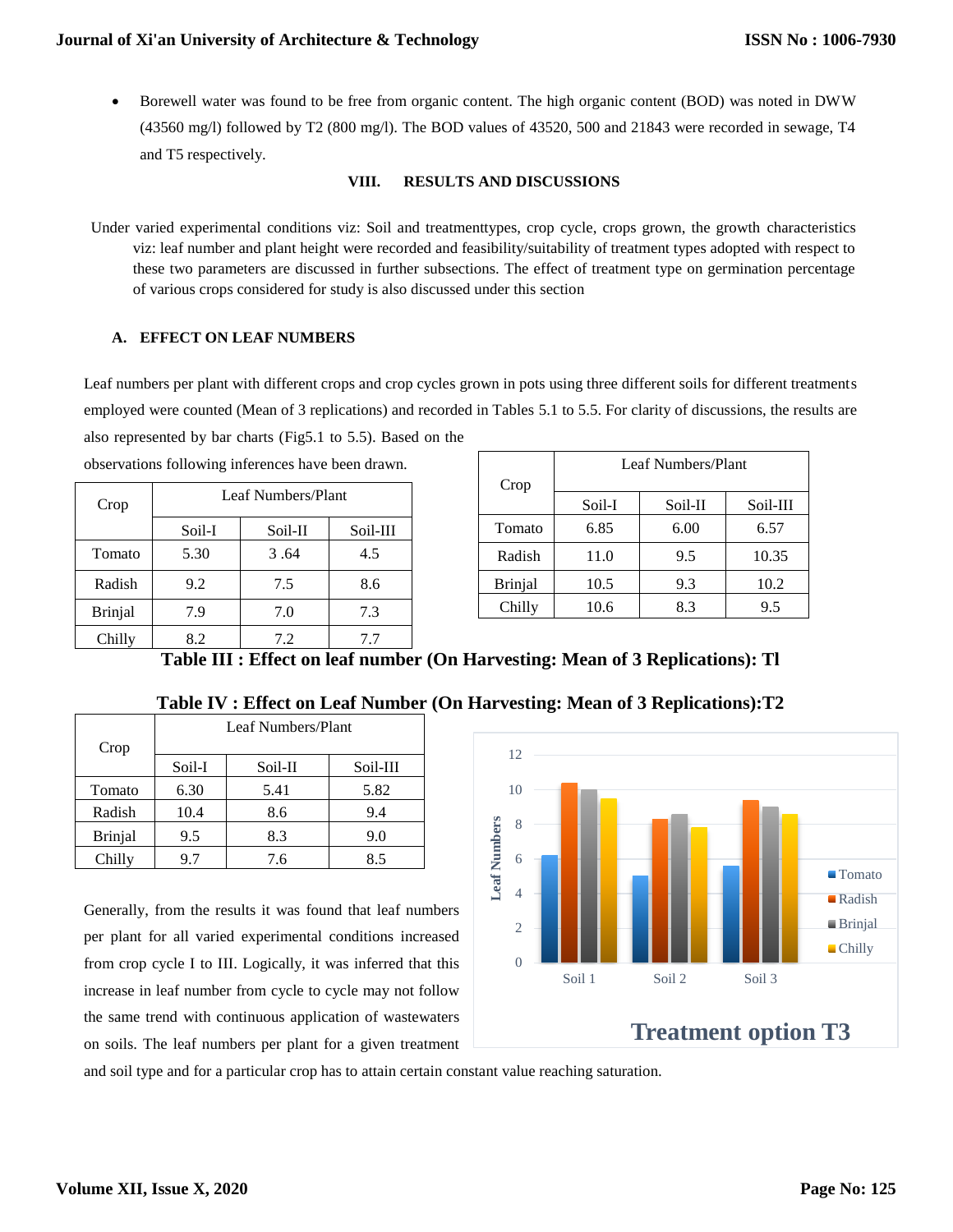Leaf numbers per plant grown in soil I with Treatment T2 for crop Radish corresponding to crop cycle III was 11 and was



9.2 for Treatment T1. The corresponding values for soil II were 9.5 and 7.5 respectively.

Accordingly, for Tomato, wherein least leaf numbers per plant were observed were respectively 6.85, 5.30 and 6.0 and 3.64. Thus for the given characteristics of wastewaters and soils used, the best possible sequence of feasibility was recorded and is as follows: Gravely soil  $>$  Clayey soil  $>$  Silty soil,

T2>T4>T3>T5>T1, Radish >Brinjal>Chilly> Tomato.Also, from observations, it was inferred that Sugar mill wastewater and its combination with sewage can be more effectively reused for irrigation/farming.

#### **Effect on Plant Height**

Another best indicator to evaluate the feasibility of reusing wastewaters for irrigation is plant height. Thus, plant heights on harvesting of each crop cycle under varied experimental conditions were measured. The Table 5.6 summarizes the effect on plant height so observed. The Figures 5.6 to 5.90000 throws light on effect of soil type and trea1111tments adopted on plant heights of crops grown. The trends similar to leaf numbers have been observed. Thus it was inferred that the factors influencing the leaf numbers were also affecting the plant height. With treatment T2 and soil I (optimum combination), the plant heights are 27.5, 17, 35.5 and 9.8 cm for Radish, Brinjal, Chilly and Tomato respectively. Obviously the height of Chilly plant even though recorded as highest by its natural growth compared to the other crops considered, the relative sequence was



**Chart I : Plant Height on Harvesting: (Crop: Radish)Chart II : Plant Height on Harvesting: (Crop: Brinjal)**

 considered similar to that of leaf numbers, 25.8, 16.4, 34 and 9.3 cm were the plant height of Radish, Brinjal, Chilly and Tomato respectively with treatment T1.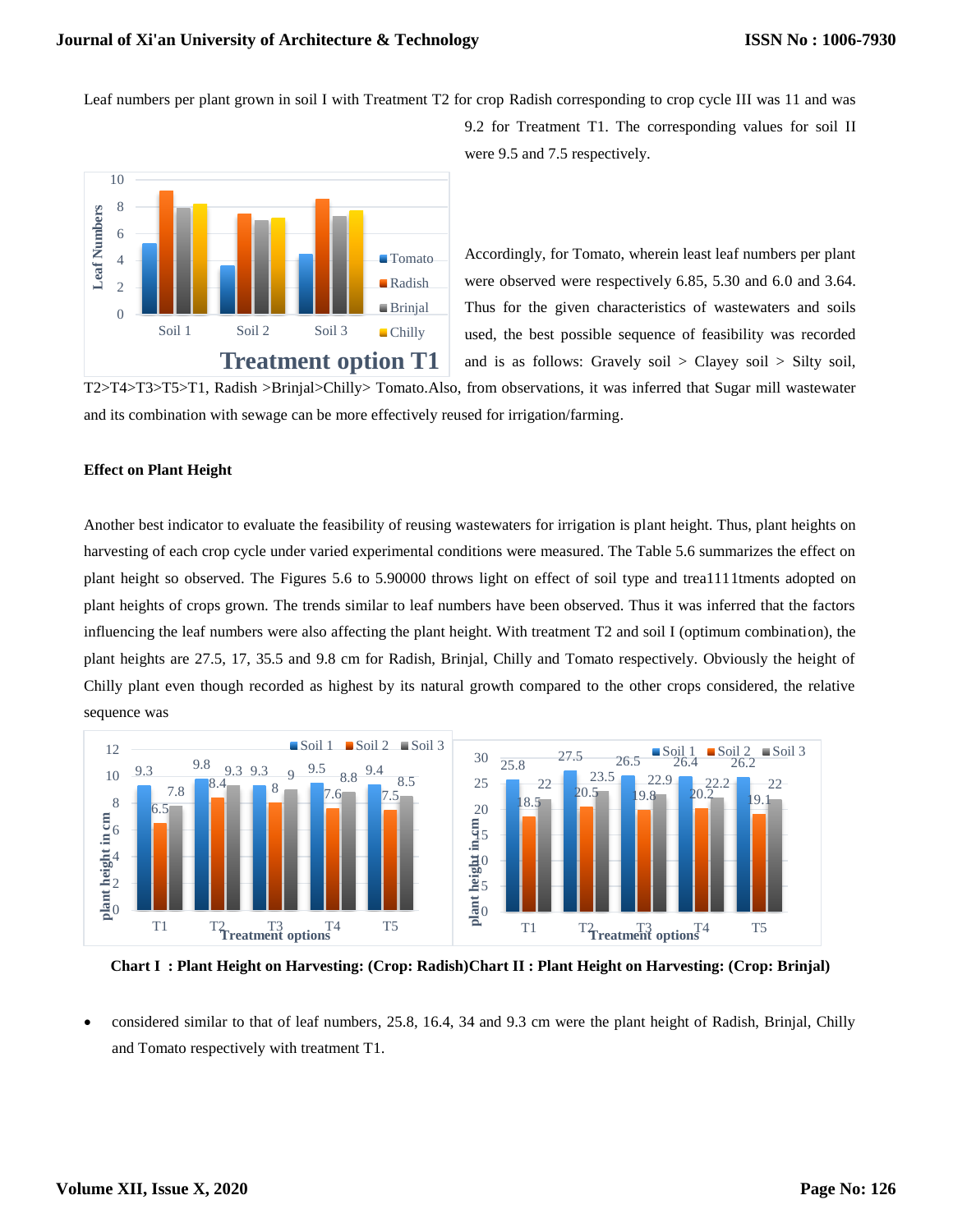- The soil II which exhibited the least growth feasibility compared to other two soils under all the treatments adopted. 20.5, 30.8, 25.4 and 8.4 cm were the plant heights for Radish, Brinjal, Chilly and Tomato respectively with treatment T2. These values with Tl were 18.5, 10.2 22.8 and 6.5 cm.
- **Effect on Germination Percentage:**



**Chart III : Effect on germination percentage**

To evaluate the effect of reusing the different wastewaters and combination and with control (T 1) on germination percentage, the experiments were carried out in the laboratory as quoted in Chapter Ill. The results so obtained are summarized in Table 4.16 and are also shown in Fig. 4.10. The results indicated the better germination percentages with treatment Tl (control) followed by T4, T2, T5 and T3. It was inferred that the pH plays an important role on germination percentage. The inverse relationship between pH and germination percentage has been observed. The germination percentages recorded for Brinjal (highest) for treatments Tl to T5 were respectively 97, 77, 55.5, 84.6 and 65.5% Corresponding values for Chilly (least) are respectively 88.3, 70, 65.5, 82.5 and 73 4%

## **XI. CONCLUSION**

Water is a crucial factor for ensuring good harvest, therefore farmers are encouraged to utilise all available land and irrigate the field even with the marginal water. In the areas where water is scarce, the reusing of sewage and industrial effluents for irrigation is found to be best alternative. On the otherhand, safe disposal of industrial wastewater has become a challenge for industrial managers and for scientists also. To overcome the treatment and disposal of industrial effluents, the society thoughtof reusing the industrial effluents for irrigation, as these effluents contain considerable amounts of nutrient which may prove beneficial for plants. The accumulation of metals present in the effluents are of public concern because of possibilities of their entering into food chain. Therefore, it is required to assess the effect of reusing of industrial effluents for irrigation on soil system, yield of crops and their quality and possibilities of subsurface water pollution before recommending the reusing of industrial effluents for irrigation. Thus, the present study was undertaken to judge the suitability of different industrial effluents viz: Sugar mill wastewater, Distillery wastewater and mixtures of these with sewage for irrigation and their impact on soil-water plant system. Based on the findings of the present study the following conclusions have been drawn.

 The studies on germination percentage with various treatment options reveal that the control irrigation (borewell water irrigation) results in optimum germination percentage of various crops followed by T4, T2, T5 and T3. The analysis of such a behavior lead to a conclusion that the pH of wastewaters at neutrality and wastewaters with lesser concentration of various physio-chemical parameters is favorable for better germination. Further, it is concluded that the complex